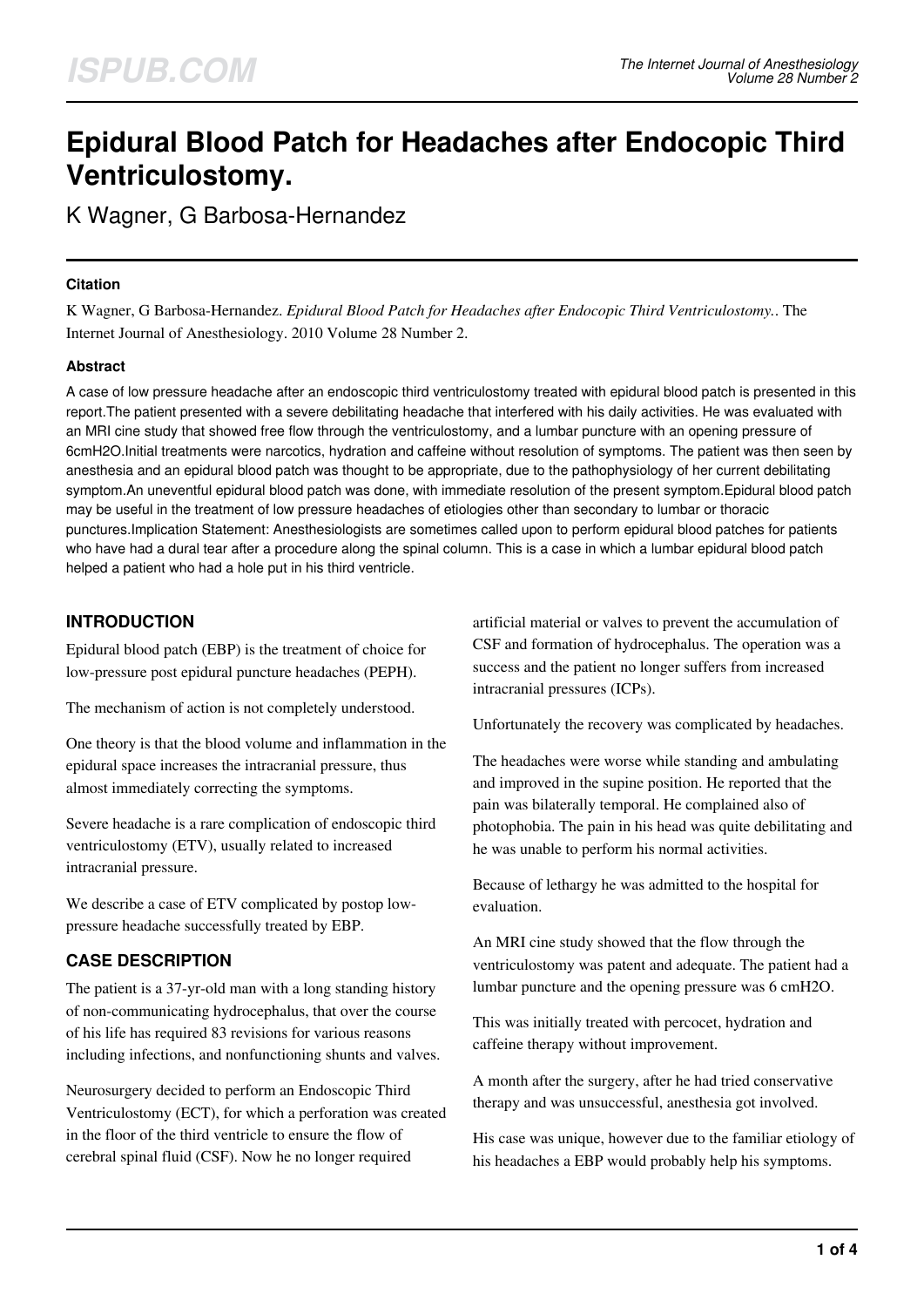After informed consent he agreed and we went to the operating room to perform his procedure. He was laid prone, then prepped and draped in the normal sterile fashion over the lumbar area and an 18 gauge Touhy needle was inserted in the epidural space at L2-L3 using loss of resistance technique with normal saline. We confirmed epidural placement with injection of 1 cc of omnipaque contrast. We then removed 12 cc of venous blood from his hand, which had also been prepped and draped, and injected it into his epidural space. The patient reported no immediate change as he was lying supine and the headache was not bothering him. He was then returned to the supine position and instructed to lay flat for one hour. He was then allowed activity ad lib. Later the same day the patient reported having a great improvement in his headache and was discharged from the hospital two days later.

## **Figure 1**

Figure 1: MRI CSF flow CINE study, sagital view of free CSF flow through third ventriculostomy. (Acknowledgment Dr. Markovic Radiology MetroHealth Medical center)



# **DISCUSSION**

Epidural blood patch was first suggested in 1960 by Gormley[1], and then first performed by DiGiovanni and Dunbar [2], with the objective of relieving the symptoms of severe PEPH. Two theories have been suggested regarding the etiology of pain: The first is that of reflex meningeal vasodilation secondary to loss of CSF pressure. The second one is that in the upright position traction will occur on cranial nerves and meninges.

Also two theories have been proposed as the mechanism by which the EBP works.

The first that of a tamponad effect on the dural defect and the second is elevation of the subarachnoid pressure, MRI evidence shows a mass effect after injection ofepidural blood, with gradual resolution over about 7 hours. [3,4]

The use of EPB for other than PEPH has been documented in the literature in patients with accidental dural puncture, without symptoms, which might benefit from prophylactic EBP,however there is insufficient evidence to support this practice. [5]

Is also reported the use of this technique in-patient with spontaneous intracranial hypotension syndromes, weather be of unknown etiology or after exercise [6]. However all of these references are case reports or series, which do not allow a definitive recommendation.

Endoscopic third ventriculostomy, consist of the creation of a artificial communication from the floor of the third ventricle to the pre-pontine cistern, to allow the flow of CSF in patients with non-communicating hydrocephalous. [7] Reported complications are hematoma and contusion at the operative site, subarachnoid hemorrhage, death, meningitis, oculomotor palsy [8] and cases have been reported of cerebrospinal fluid leak [9].

This is an unexpected complication of this procedure, and we believe this is the first case report of EBP being used for to manage it.

As described before EBP has been used for spontaneous intracranial hypotension, with variable success, although large patient numbers are not found in previous experiences, the overall success of EBP is less frequent than that observed when known meningeal puncture is involved [10]. However appears to be a reasonable approach, since the likelihood of resolution of symptoms with EBP in the long term is greater than those treated with conservative measures [11]

Similar to those patients with PEPH, most SIH resolve spontaneously, and some might benefit from steroids [12], supine position, or caffeine. No definitive evidence is available to recommend its use.

In our patient, the theory is that increased CSF pressure caused by the EBP, for a prolonged time, ceased or slowed the pathologic process, probably a CSF leak from previous procedures.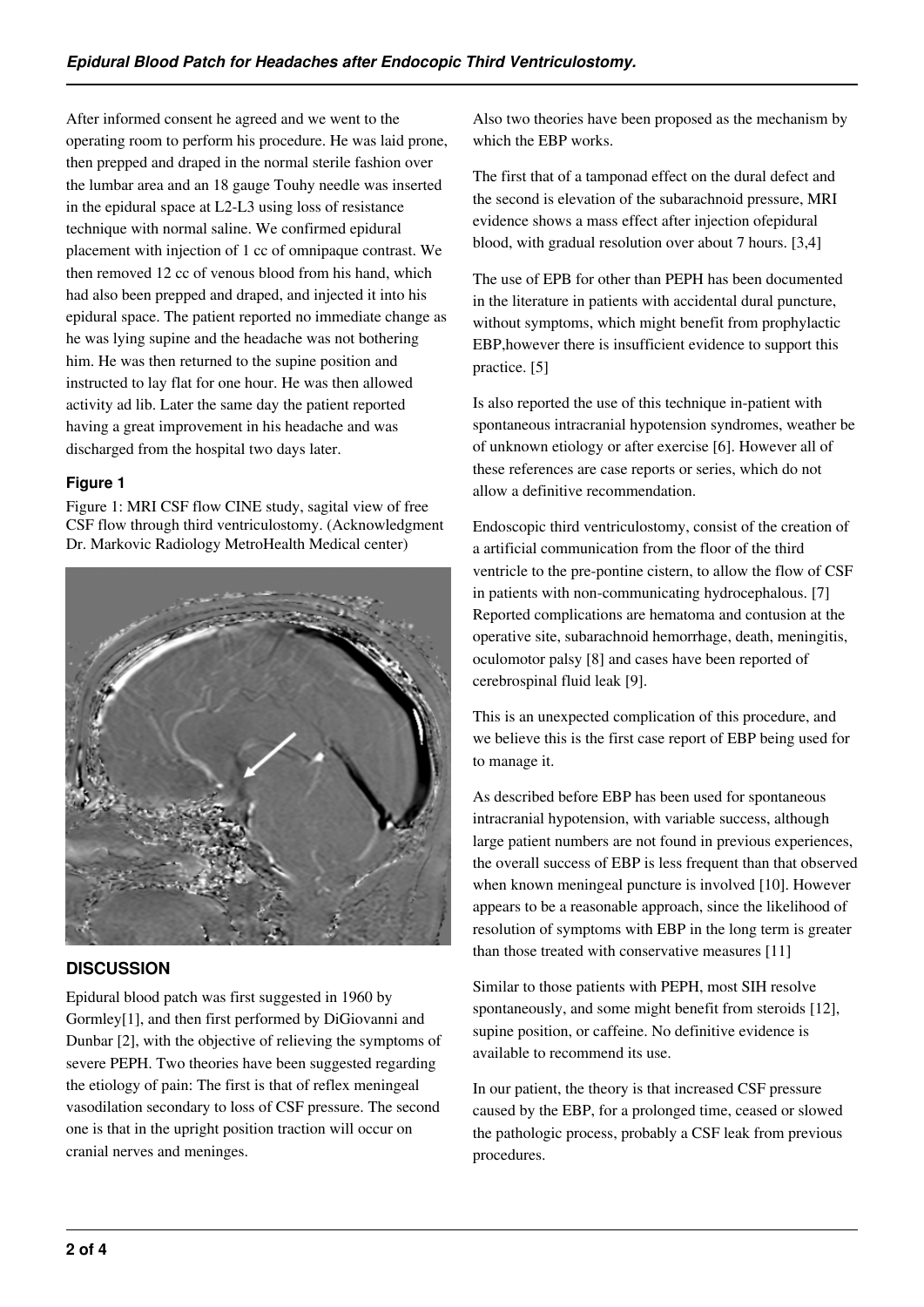The mechanisms of how CSF is produced, and its pressure regulated are not completely understood. The possible mechanism of how the EBP initially intended for an unrelated condition could have helped this patient are partially explained by the theories exposed above.

# **SUMMARY**

This patient presented with an unusual complication from a neurosurgical procedure, and when anesthesia was involved we were able to recognize the similar physiopathology of a well know condition in our field of practice, the PDPH. And although evidence is absent the patient benefited from this common procedure in an unusual situation.

## **References**

1. Gormley JB. Treatment of postspinal headache.

Anesthesiology. 1960: 21; 565-6

2. DiGiovani AJ, Dunbar BS. Epidural injections of autologous blod for postlumbar-puncture headache. Anesthanalg. 1970; 49; 268-71

3. Beards SC, Jackson A, Griffiths AG, Horsman EL. Magnetic resonance imaging of extradural blood patches: appearances from 30 min to 18 h. Br J Anaesth. 1993 Aug;71(2):182-8.

4. Griffiths AG, Beards SC, Jackson A, Horsman EL. Visualization of extradural blood patch for post lumbar puncture headache by magnetic resonance imaging. Br J Anaesth. 1993 Feb;70(2):223-5.

5. Sudlow C, Warlow C. Epidural blood patching for preventing and treating post-dural puncture headache. Cochrane Database Syst Rev. 2002;(2):CD001791. Review. Update in: Cochrane Database Syst Rev. 2010;(1):CD001791.

6. Diaz JH. Treatment outcomes in spontaneous intracranial hypotension: do epidural blood patches stop the leaks? Pain Pract. 2004 Dec: 4(4): 295-302.

7. Farin A, Aryan HE, Ozgur BM, Parsa AT, Levy ML. Endoscopic third ventriculostomy. J ClinNeurosci. 2006 Aug;13(7):763-70. Epub 2006 May 26.

8. Hader WJ, Walker RL, Myles ST, Hamilton M. Complications of endoscopic third ventriculostomy in previously shunted patients. Neurosurgery. 2008 Jul;63(1 Suppl 1):ONS168-74; discussion ONS174-5.PMID: 18728596

9. Schroeder HW, Niendorf WR, Gaab MR. Complications of endoscopic third ventriculostomy. J Neurosurg. 2002 Jun;96(6):1032-40.

10. Warwick WI, Neal JM. Beyond spinal headache: prophylaxis and treatment of low-pressure headache syndromes. RegAnesth Pain Med. 2007 Sep-Oct;32(5):455-61. Review.

11. Chung SJ, Lee JH, Im JH, Lee MC. Short- and long-term outcomes of spontaneous CSF hypovolemia. Eur Neurol. 2005;54(2):63-7. Epub 2005 Aug 23.

12. Hannerz J, Dahlgren G, Irestedt L, Meyerson B, Ericson K. Treatment of idiopathic intracranial hypotension: cervicothoracic and lumbar blood patch and peroral steroid treatment. Headache. 2006 Mar;46(3):508-11.